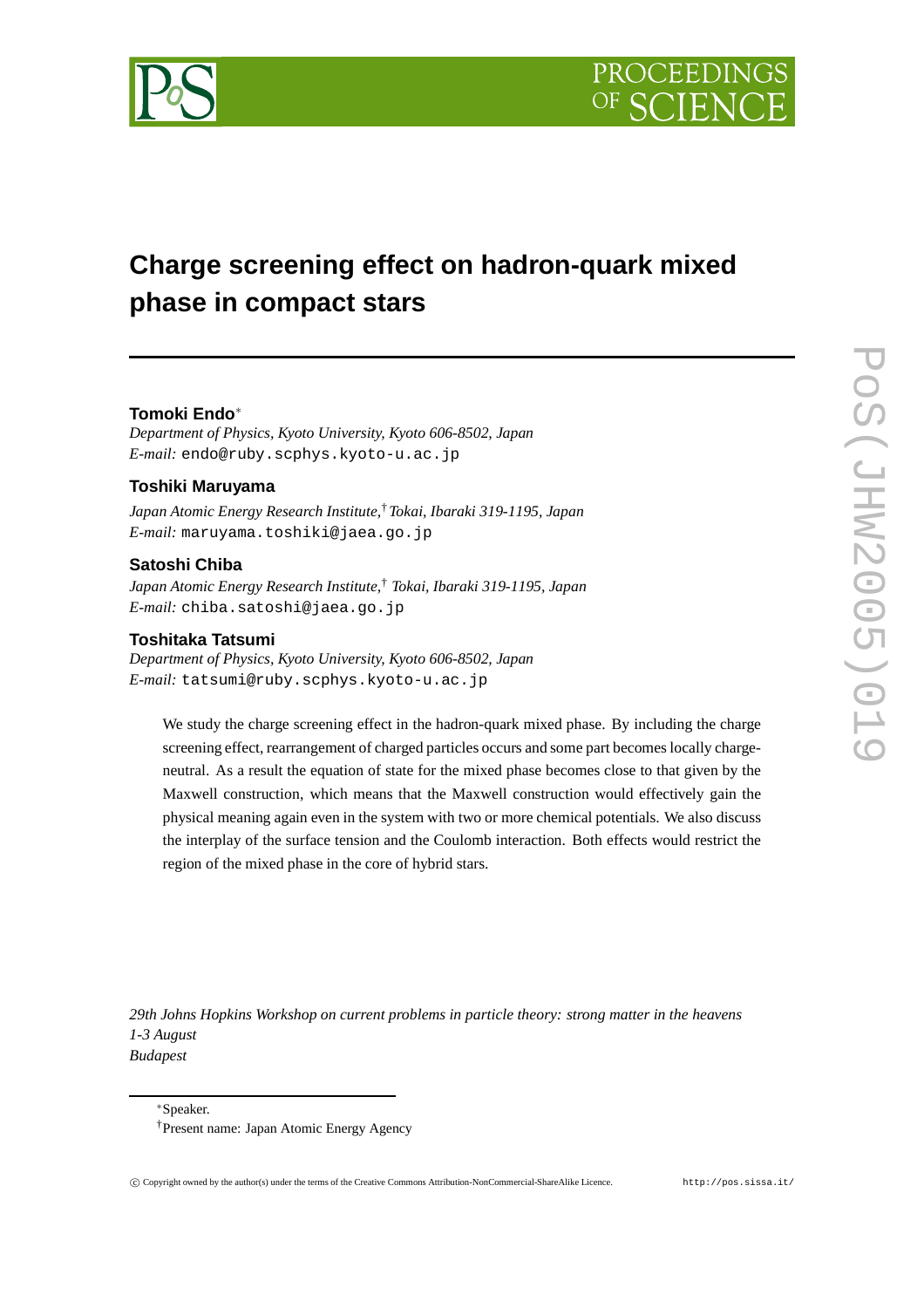# **1. Introduction**

It is widely believed that quark matter exists in high-temperature and/or high-density situations like in the relativistic heavy-ion collisions (RHIC) [1] or in the core of neutron stars [2, 3], and the "deconfinement transition" has been actively searched. Theoretical studies using model calculations or based on the first principle, lattice QCD [4 ] hav e been also carried out by man y authors to find the critical temperature. Althoug h man y exciting results hav e been reported, the deconfinement transition has not bee n clearl y understood yet.

We, hereafter , consider the phase transition from hadron phase to three-flavor quark phase in neutron-star matter in a semi-phenomenological way. Since many theoretical calculations have suggested that the deconfinement transition should be of first order in low-temperature and highdensity area [5 , 6], we assume the first-order phas e transition in this paper . If the deconfinement transition is of first order, one may expect a *mixed phase* during the transition. Actually, the hadronquark mixed phase has been considered during the hadronization era in RHIC [7, 8, 9] or in the cor e region of neutron stars [10 , 11 , 12].

There is an issue about the mixed phase for the first-order phase transitions with two or more chemical potentials [13]. We often use the Maxwell construction (MC) to derive the equation of state (EOS) in thermodynamic equilibrium, as in the liquid-vapo r phas e transition of water , where both phases consist of single particle species. However, if many particle species participate in the phase transition as in neutron-star matter , MC is no more an appropriate method . Before Glendennin g first pointed out [13], man y people hav e applied MC to get EOS for the first-order phase transitions [14, 15, 16, 17] expected in neutron stars, such as pion or kaon condensation and the deconfinement transition .

Let us consider a deconfinement transition in neutron-star matter. We must introduce many chemical potentials for particle species, but the independen t ones in this case are reduced to two, i.e. baryon-number chemical potential  $\mu_B$  and charge chemical potential  $\mu_Q$ , due to chemical equilibrium and total charge neutrality. They are nothing but the neutron and electron chemical potentials,  $\mu_n$  and  $\mu_e$ , respectively. In the mixed-phase these chemical potentials should be spatially constant. When we naively apply MC to get EOS in thermodynamic equilibrium, we immediately notice that  $\mu_B$  is constant in the mixed-phase, while  $\mu_e$  is different in each phase because of the difference of the electron numbe r density in thes e phases. This is because MC use s EOS of bul k matter in each phase, which is of locally charge-neutral and uniform matter; many electrons are needed in hadron matter to compensate the positive charge of protons, while in quark matter charge neutrality is almost fulfilled without electrons. Thus

$$
\mu_{\rm B}^{\rm Q} = \mu_{\rm B}^{\rm H}, \quad \mu_{\rm e}^{\rm Q} \neq \mu_{\rm e}^{\rm H},\tag{1.1}
$$

in MC, where superscripts "Q" and "H" denote the quark and hadron phases, respectively. Glendenning emphasized that we must use the Gibbs conditions (GC) in this case instead of MC, which relaxes the charge-neutrality condition to be globally satisfied as a whole, not locally in each phase [13]. GC imposes the following conditions,

$$
\mu_{\rm B}^{\rm Q} = \mu_{\rm B}^{\rm H}, \ \mu_{\rm e}^{\rm Q} = \mu_{\rm e}^{\rm H}, \nP^{\rm Q} = P^{\rm H}, \ T^{\rm Q} = T^{\rm H}.
$$
\n(1.2)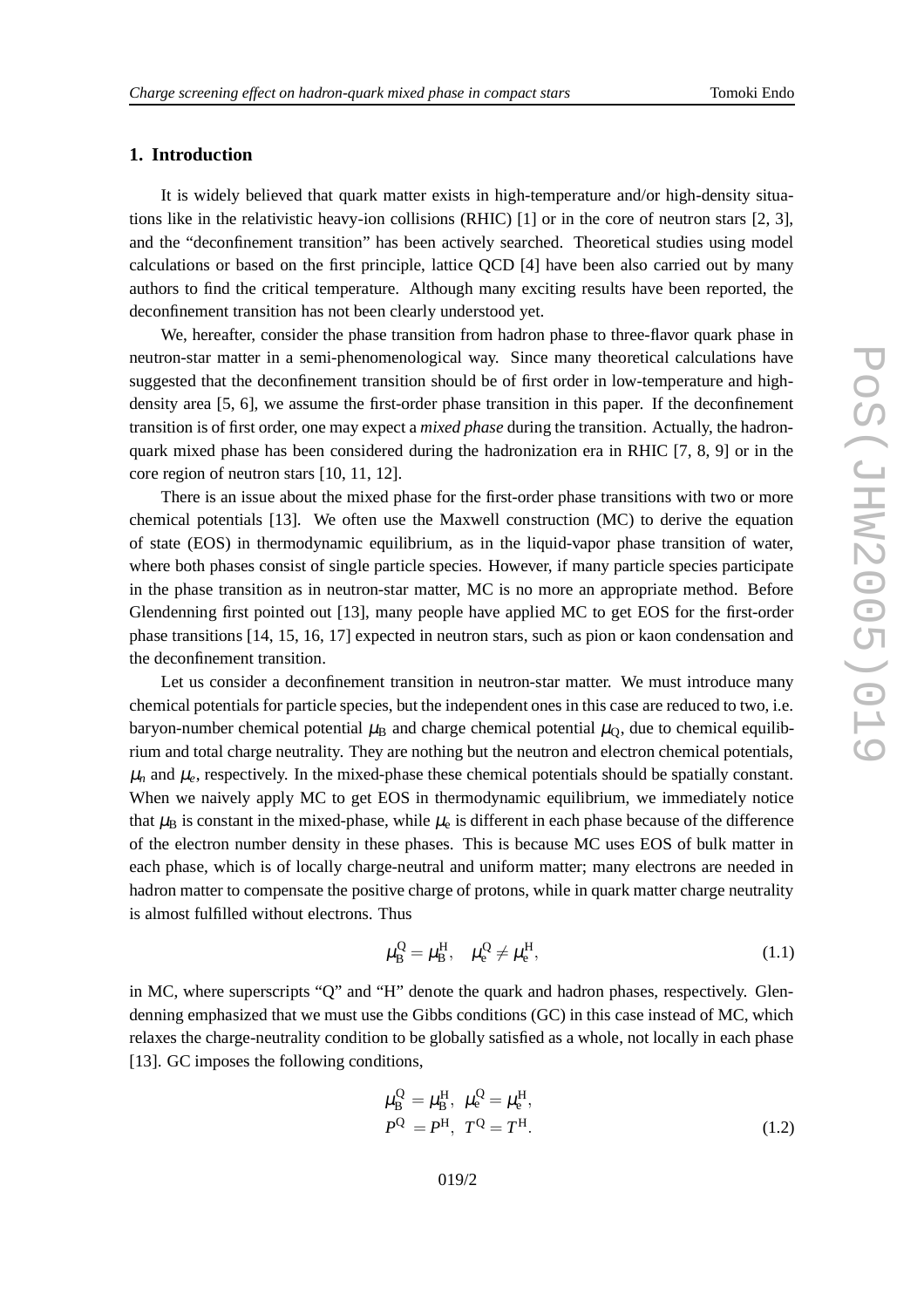He demonstrated a wide region of the mixed phase, where two phases have a net charge but totally charge-neutral: EOS thus obtained, different from that given by MC, never exhibits a constantpressure region. He simply considered a mixed phase consisting of two bulk matters separated by a sharp boundary without any surface tension and the Coulomb interaction, which we call "bulk Gibbs" for convenience. "Bulk Gibbs" requires that each matter can have a net charge but the total cha rge is neutral,

$$
f_V \rho_{ch}^Q + (1 - f_V) \rho_{ch}^H = 0,
$$
\n(1.3)

where  $f_V$  means the volume fraction of quark matter in the mixed phase and " $\rho_{ch}^{Q,H}$  $_{ch}^{Q,H}$ , means charge density in each matter. Figure 1 shows the phase diagram in the  $\mu_B$  -  $\mu_e$  plane. We can see that there is a discontinuous jump in  $\mu_e$  for the case of MC, while the curve given by "bulk Gibbs" smoothly connects unifor m hadron matter and uniform quar k matter; the mixed phas e can appear in a wide  $\mu_{\rm B}$  region in "bulk Gibbs", in contrast with MC [18].



**Figure 1:** Phase diagram in the  $\mu_{\rm B} - \mu_{\rm e}$  plane. There appears no region of the mixed phase by the calculation with MC, while a wide re gion of the mixed phase by the "bulk Gibbs" calculation.

However, this "bulk Gibbs" is too simple to study the mixed phase, since we must consider matter with non-uniform structures instea d of tw o bulk uniform matters ; the mixed phas e shoul d have various geometrical structures where both the number and charge densities are no more uniform. Then we have to take into account finite-size effects like the surface and the Coulomb interaction energies. We show that the mixed phase should be narrow in the  $\mu_B$  space by the charge screening effect, and derive EOS for the deconfinement transition in neutron-star matter. We shall see EOS results in being similar to that given by MC. We also discuss the interplay of the Coulomb interaction effect and the surface effect in the context of the hadron-quark mixed phase. Preliminary results for the droplet case has bee n alread y reported in Ref. [19].

#### **2. Brief r eview of the pr evious works**

Heiselberg et al. [20 ] studie d a geometrical structure in the mixed phase by considering the spherical quark droplets embedded in hadron matter. They introduced the surface tension and treated its strength as a free parameter because the surface tensio n at the hadron-quark inter face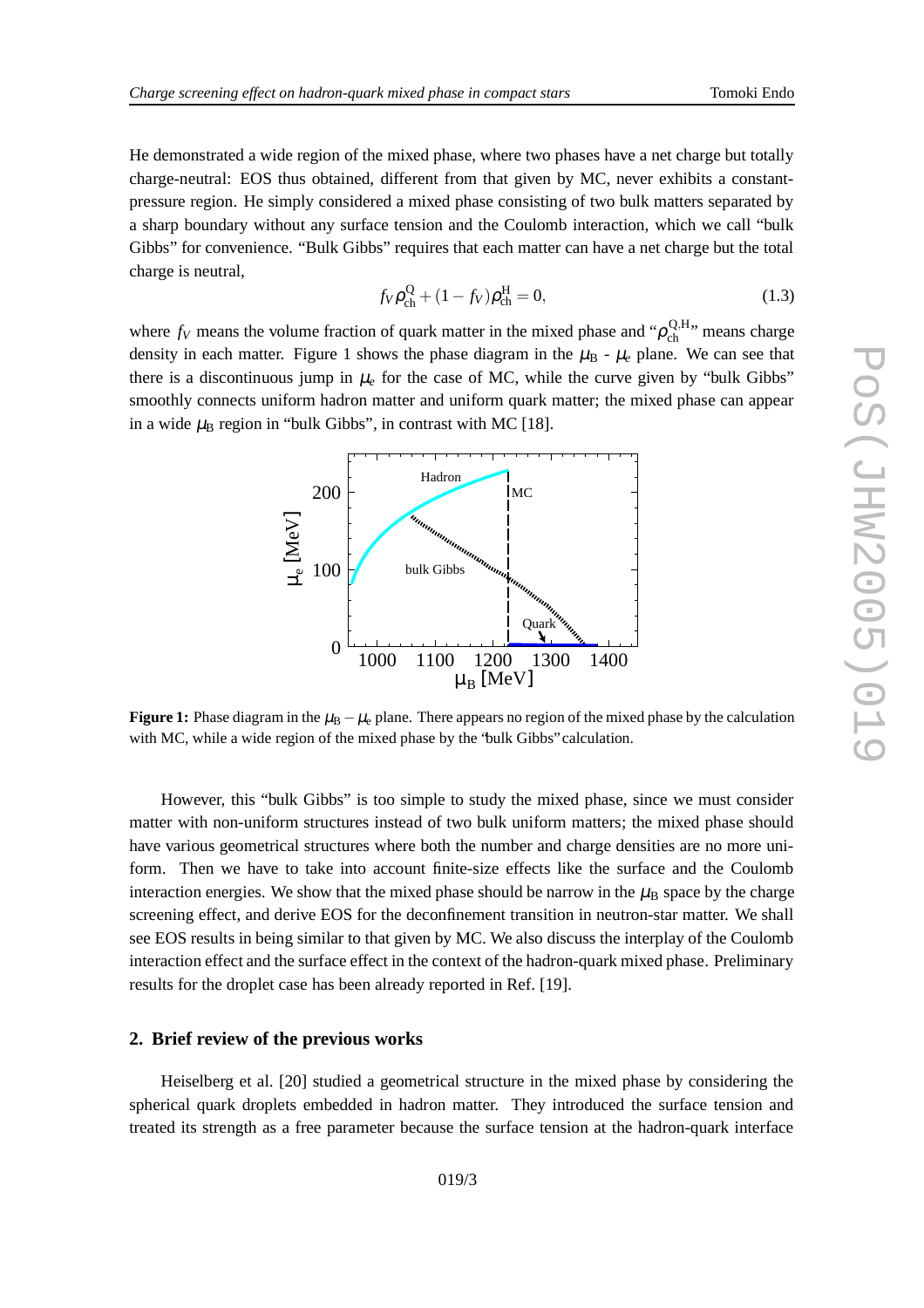has not been clearly understood. They pointed out that if the surface tension parameter  $\sigma$  is large  $\sigma \geq 90$  MeV/fm<sup>2</sup>), the region of the mixed phase is largely limited or cannot exist. Subsequently



**Figur e 2:** Schematic image of structured mixed phase.

Glendenning and Pei [10] have suggested "crystalline structures of the mixed phase" which have some geometrical structures, "droplet", "rod", "slab", "tube", and "bubble" (Fig. 2), assuming a small  $\sigma$ [10, 21]. The finite-size effects are obvious in these calculations by observing energies. We may consider only a single cell, by dividing the whole space into equivalent Wigner-Seitz cells: the cell size is denoted by  $R_W$  and the size of the lump (droplet, rod, slab, tube or bubble) by  $R$  (Fig. 3). Then the surface energy density is expressed in terms of the surface tension parameter  $\sigma$  as

$$
\varepsilon_{\rm S} = \frac{f_V \sigma d}{R},\tag{2.1}
$$

where  $d$  denotes the dimensionality of each geometrical structure;  $d = 3$  for droplet and bubble,  $d = 2$  for rod and tube, and  $d = 1$  for slab. The Coulomb energy density reads

$$
\varepsilon_{\rm C} = 2\pi e^2 \left( \rho_{\rm ch}^{\rm H} - \rho_{\rm ch}^{\rm Q} \right)^2 R^2 \Phi_d(f_V) \tag{2.2}
$$

$$
\Phi_d(f_V) \equiv \left[ 2(d-2)^{-1} \left( 1 - \frac{1}{2} df_V^{1-2/d} \right) + f_V \right] (d+2)^{-1}, \tag{2.3}
$$

where we simply assume an uniform density distribution in each phase. When we minimize the sum of  $\varepsilon_S$  and  $\varepsilon_C$  with respect to the size R for a given volume fraction  $f_V$ , we can get the wellknown relation,

$$
\varepsilon_{\rm S} = 2\varepsilon_{\rm C}.\tag{2.4}
$$

This implies that an optimal size of the lump is determined by the balance of these finite-size effects. Eventuall y we can express the sum of the surface and Coulomb ene rgy densities with an optimal cell size [20]:

$$
\varepsilon_{\text{C}}^{(d)} + \varepsilon_{\text{S}}^{(d)} = 3f_V d \left( \frac{\pi \sigma^2 \left( \rho_{\text{ch}}^{\text{H}} - \rho_{\text{ch}}^{\text{Q}} \right)^2 \Phi_d(f_V)}{2d} \right)^{1/3}.
$$
 (2.5)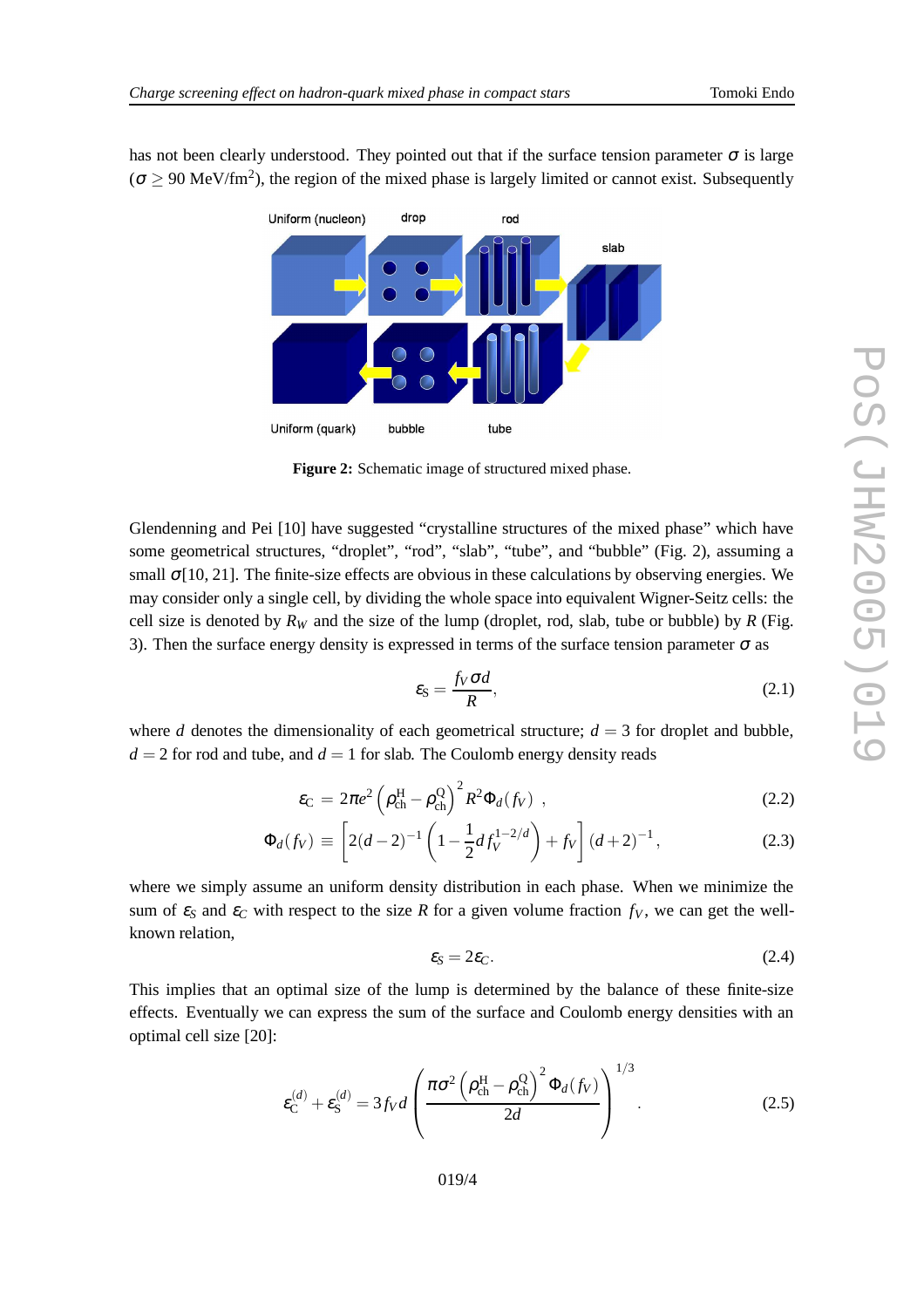Thus we can calculate the energy of any geometrically structured mixed phase with (2.5) by changing the parameter d. Many authors have taken this treatment for the mixed phase[10, 18, 20]. Note tha t the ene rgy sum in Eq. (2.5) becomes large r as the surface tension gets stronger , while the relation Eq.(2.4) is al ways kept.



**Figur e 3:** Wigner-Seitz approximation for the droplet case. *R* is the droplet radiu s and *R* W the cell radius.

However, this treatment is not a self-consistent but a perturbative one, since the charge screening effect for the Coulomb potential or the rearrangement effect of charged-particles in the presence of the Coulomb interactio n is completely discarded . We shall see that the Coulomb potential is ne ver weak in the mixed phase, and thereby this treatment o verestimates the Coulomb ene rgy . The charge screening effect is included only if we introduce the Coulomb potential and consistently solve the Poisson equation with other equations of motion for charged particles. Consequently it is a highly non-perturbati v e effect. Norsen and Reddy [22 ] hav e studie d the Debye screening effec t in the context of kaon condensation to see a large change of the chargedparticle densities like kaons and protons. Maruyama et al. have numerically studied it in the context of liquid-gas phase transition at subnuclear densities [23], where nuclear pasta can be regarded as geometrical structures in the mixed phase. Subsequently , we hav e also studied kao n condensation at high-densities [24], where kaonic pasta structures appeared in the mixed phase. Through these works we have figured out the role of the Debye screening in the mixed phase.

Voskresensky et al. [25] explicitly studied the Debye screening effect for a few geometrical structures of the hadron-quark mixed phase. The y hav e shown that the optimal value of the size of the structure cannot be obtained due to the charge screening, if the surface tension is not so small. The y calle d it mechanical instability . It occurs because

the Coulomb energy density is suppressed for the size larger than the Debye screening length (cf. Eq. (4.2)). They also suggested that the properties of the mixed phase become very similar to those given by MC, if the charge screening effectively works. The apparent violation of the Gibbs conditions in MC (Eq.  $(1.1)$ ) can be remedied by including the Coulomb potential in a gauge-invariant way: the number density of charged particles is given by a gauge-invariant combination of the chemical potential and the Coulomb potential, and thereby it can be different in eac h phase for a constant charge chemical potential if the the Coulomb potential takes different values in both phases. However, they used a linear approximation to solve the Poisson equation analytically.

If the Coulomb interaction effect is so large, it would be important to study it without recourse to any approximation. In this paper we numerically study the charge screening effect on the structured mixed phase during the deconfinement transition in neutron-star matter in a self-consistent way. Actually we shall see importance of non-linear effects included in the Poisson equation.

#### **3. Self-consistent calculation with the Coulomb potential**

We have presented our formulation in detail in Ref. [26, 27]. Here we only briefly explain it.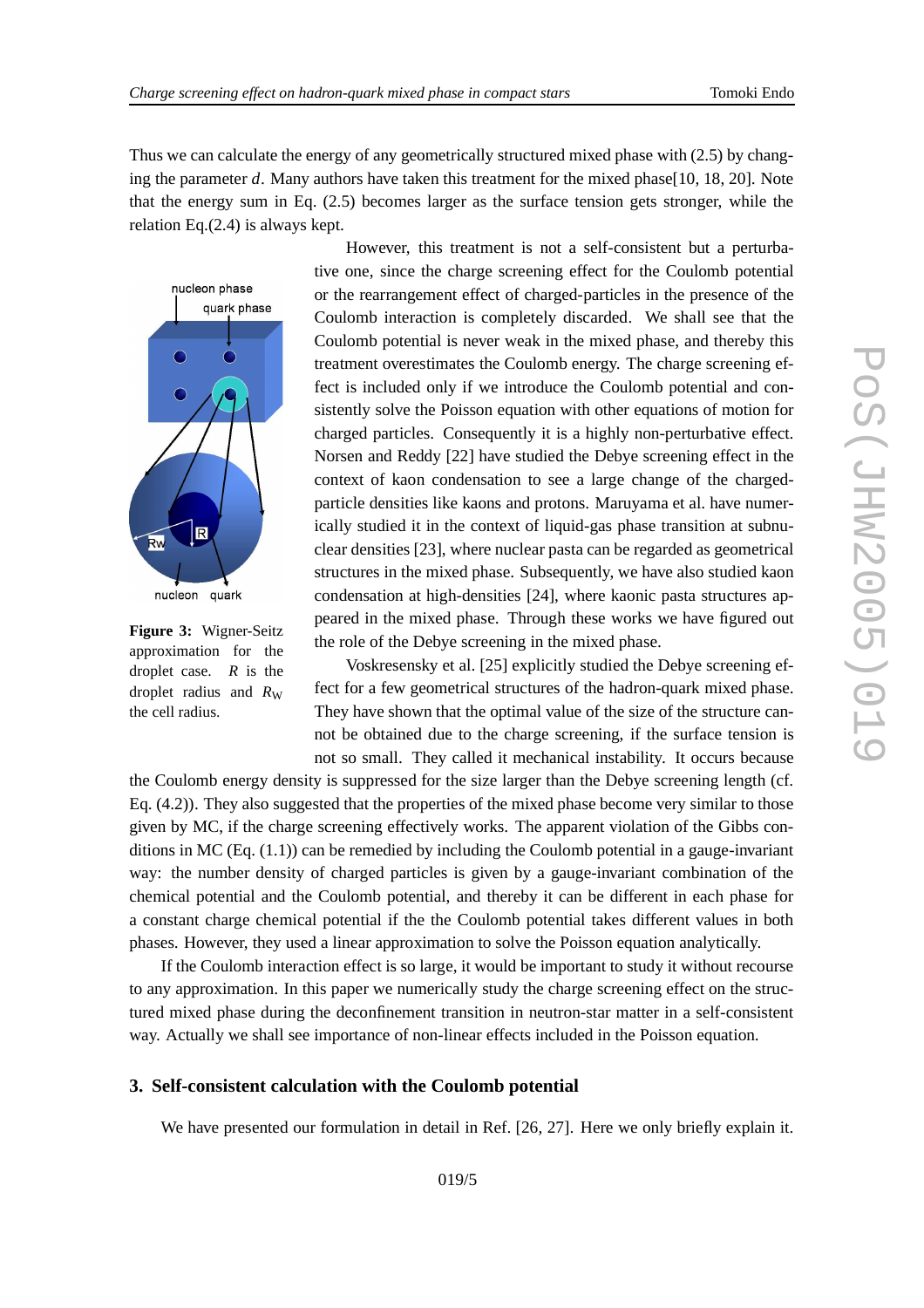We consider the geometrically structured mixed phase (SMP) where one phase is embedded in the other phase with a certain geometrical shape. We divide the whole space into equivalent chargeneutral Wigner-Seitz cells. The Wigner-Seitz cell is a representative of equally divided space under approximation of a geometrical symmetry : sphere in three dimensional (3D) case, rod in 2D case and slab in 1D case with the size  $R_W$ . The cell consists of two phases in equilibrium: one phase with a size  $R$  is embedded in the other phase as illustrated in Fig. 3.

Quark phase consists of *u*, *d*, *s* quarks and electron. We incorporate the MIT Bag model and assume the sharp boundary at the hadron-quark interface: *u* and *d* quarks are treated to be massless and *s* is massive  $(m_s = 150 \text{MeV})$ , and they interact with each other by the one-gluon-exchange interaction inside the bag. Hadron phase consists of proton, neutron and electron. The effective potential is use d to describe the interaction between nucleons and to reproduce the saturation prop erties of nuclear matter.

Then total thermodynamic potential  $(\Omega_{total})$  consists of the hadron, quark and electron contributions and the surface contribution:

$$
\Omega_{\text{total}} = \Omega_{\text{H}} + \Omega_{\text{Q}} + \Omega_{\text{S}},\tag{3.1}
$$

where  $\Omega_{H(Q)}$  denotes the contribution of hadron(quark) phase. We here introduce the surface contribution  $\Omega_s$ , parametrized by the surface tension parameter  $\sigma$ ,  $\Omega_s = \sigma S$  with *S* being the area of the interface . Note that it may be closely relate d with the confinin g mechanism and unfortunately we have no definite idea about how to incorporate it. Actually many authors have treated its strength as a free parameter and see n ho w the results are changed by its value[10 , 18 , 20], which we also follow in this report.

To write down the thermodynamic potential we use the idea of the density functional theor y (DFT) within the local density approximation (LDA) [28, 29]. The Coulomb interaction energy is included in  $\Omega_{H(Q)}$  and can be expressed in terms of particle densities,

$$
E_V = \frac{1}{2} \sum_{i,j} \int_{V_W} d^3r d^3r' \frac{Q_i \rho_i(\vec{r}) Q_j \rho_j(\vec{r}')}{|\vec{r} - \vec{r}'|},\tag{3.2}
$$

where  $i = u, d, s, p, n, e$  with  $Q_i$  being the particle charge ( $Q = -e < 0$  for the electron) and  $V_W$  the v olume of Wigner-Seitz cell. Accordingly the Coulomb potential is defined as

$$
V(\vec{r}) = -\sum_{i} \int_{V_{\rm W}} d^3 r' \frac{e Q_i \rho_i(\vec{r}')}{|\vec{r} - \vec{r}'|} + V_0,\tag{3.3}
$$

where  $V_0$  is an arbitrary constant representing the gauge degree of freedom. We fix the gauge by a condition  $V(R_W) = 0$  in this paper. Operating a Laplacian  $\nabla^2$  on the Coulomb potential  $V(\vec{r})$ , we automatically derive the Poisson equation.

There are introduced six chemical potentials in Eq. (3.1) corresponding to particle species in the cell. Then we have to determine now eight variables, i.e., six chemical potentials,  $\mu_i(i =$  $u, d, s, p, n, e$ , and the radii *R* and  $R_W$ . Fixing *R* and  $R_W$ , we have four conditions due to chemical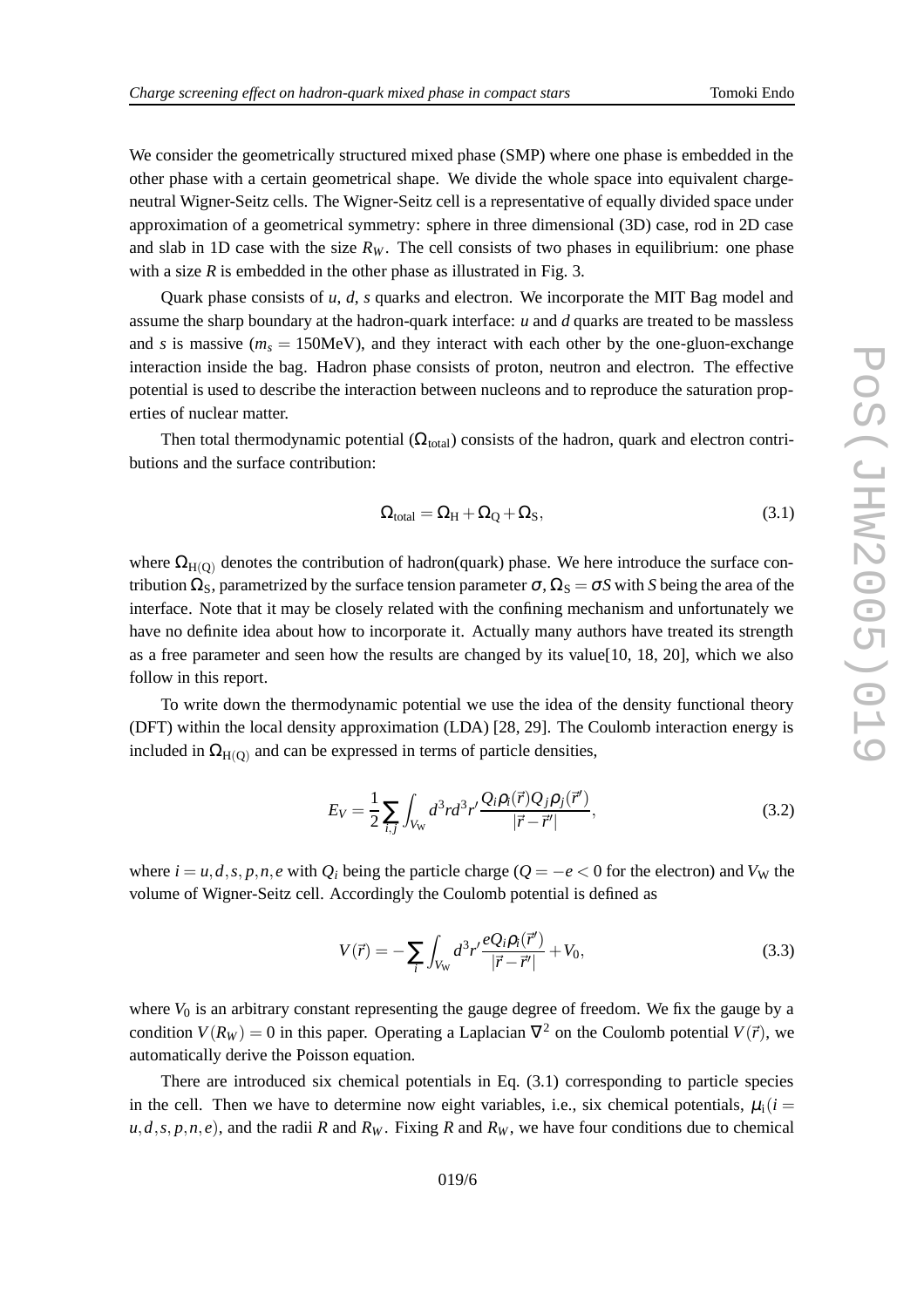equilibrium in each phas e and at the inter face:

$$
\mu_{u} + \mu_{e} = \mu_{d},
$$
\n
$$
\mu_{d} = \mu_{s},
$$
\n
$$
\mu_{p} + \mu_{e} = \mu_{n} \equiv \mu_{B},
$$
\n
$$
\mu_{n} = \mu_{u} + 2\mu_{d},
$$
\n
$$
(\mu_{p} = 2\mu_{u} + \mu_{d}).
$$
\n(3.4)

Therefore, once two chemical potentials  $\mu_B$  and  $\mu_e$  are given, we can determine other four chemical potentials,  $\mu_{u}$ ,  $\mu_{d}$ ,  $\mu_{s}$  and  $\mu_{p}$ . We determine  $\mu_{e}$  by the global charge neutrality condition:

$$
f_V \rho_{ch}^Q + (1 - f_V) \rho_{ch}^H = 0,
$$
\n(3.5)

where the volume fraction  $f_V = \left(\frac{R}{R_W}\right)^d$ , and *d* denotes the dimensionality of each geometrical structure. At this point  $f_V$  is still fixed. The particle densities  $\rho_i$  are given by the equations of motion, which are derived form the extremum condition,  $\frac{\delta\Omega_{\text{tot}}}{\delta\Omega_{\text{tot}}}$  $\frac{\delta \Omega_{\rm tot}}{\delta \rho_i}=0,$ 

$$
\mu_i = \frac{\delta E_{\text{kin+str}}}{\delta \rho_i(\vec{r})} - N_i V(\vec{r}),
$$
\n(3.6)

where  $E_{\text{kin+str}}$  stands for the kinetic and strong interaction energy except the Coulomb interaction energy.

Then we find the optimal value of  $R$  ( $R_W$  is fixed and thereby  $f_V$  is changed by  $R$ ) by using one of GC;

$$
P^{\mathcal{Q}} = P^{\mathcal{H}} + P_{\sigma},\tag{3.7}
$$

where the pressure coming from the surface tension is given by

$$
P_{\sigma} = \sigma \frac{dS}{dV_{Q}}.\tag{3.8}
$$

The pressure in each phase  $P^{\text{Q(H)}}$  is given by the thermodynamic relation:  $P^{\text{Q(H)}} = -\Omega_{\text{Q(H)}} / V_{\text{Q(H)}}$ , where  $\Omega_{Q(H)}$  is the thermodynamic potential in each phase and given by adding electron and the Coulomb interaction contributions to  $\Omega_{Q(H)}$  in Eqs. (3.1). Finally, we determine  $R_W$  by minimizing thermodynamic potential. Thus, once  $\mu_B$  is given, all other values  $\mu_i$  ( $i = u, d, s, p, e$ ) and R,  $R_W$ can be obtained. Accordingly, the particle density profiles are given by Eq. (3.6).

We numerically solve Eqs. (3.6) and the Poisson equation in a self-consistent way. In numerical calculation, every point inside the cell is represented by a grid point (the number of grid points  $N_{\text{grid}} \approx 100$ ). Equations of motion are solved by a relaxation method for a given baryonnumber chemical potential under constraints of the global charge neutrality. Note that we keep GC throughout the numerical procedure .

#### **4. Numerical results and discussions**

First, we present the thermodynamic potential density of each uniform matter and that given by "bul k Gibbs " in Fig. 4. In uniform matter , hadron phas e is thermodynamically fav orable for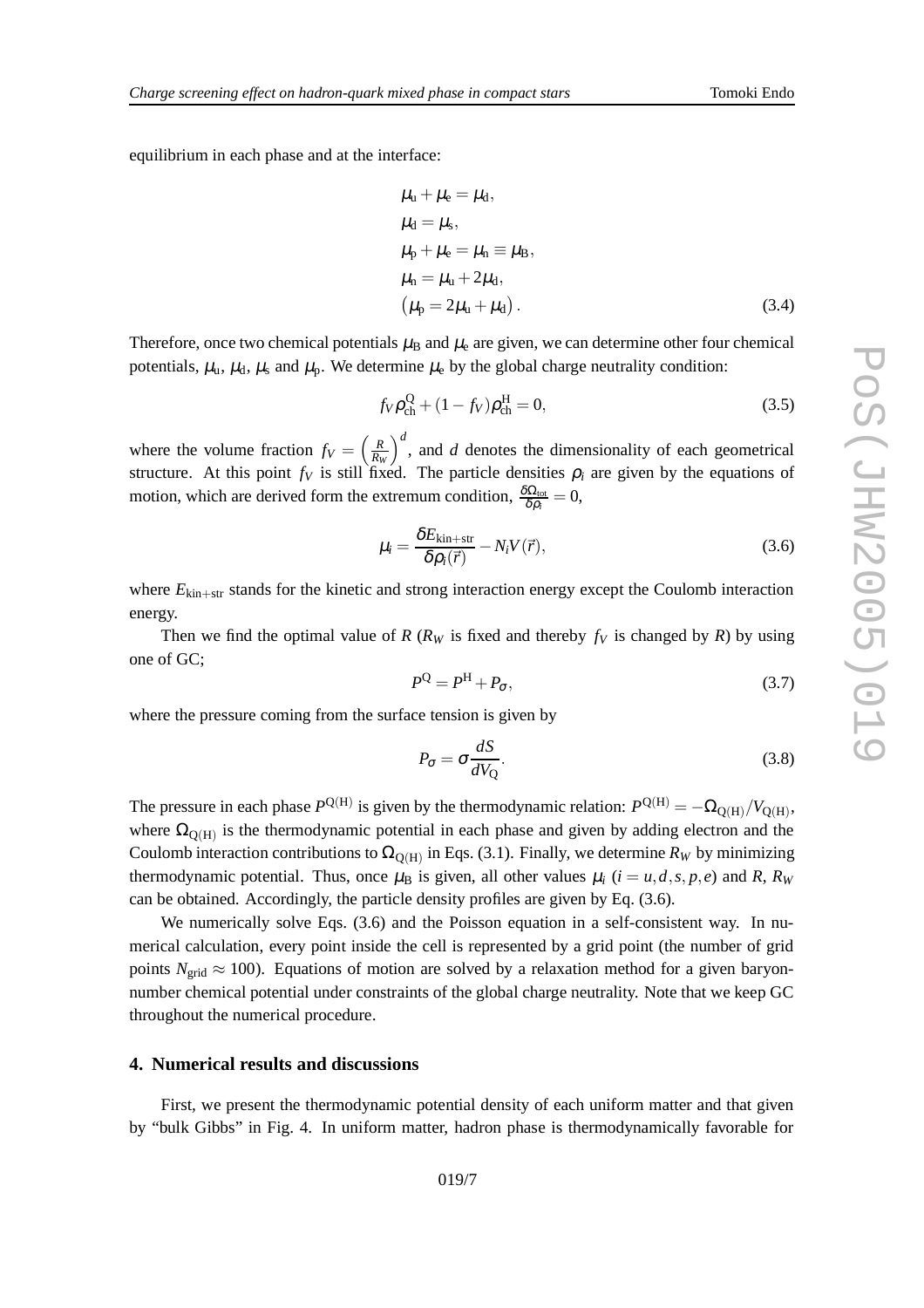

**Figure 4:** Thermodynamic potential density  $(\Omega/V = \omega)$  in the  $\mu_B$  space.

 $\mu_{\rm B}$  < 1225 MeV and quark phase above it. Therefore we plot  $\delta\omega$ , difference of the thermodynamic potential density between the mixed phase and each uniform matter :

$$
\delta \omega = \begin{cases} \omega_{\text{total}} - \omega_{\text{H}}^{\text{uniform}} & \mu_{\text{B}} \leq 1225 \text{MeV}, \\ \omega_{\text{total}} - \omega_{\text{Q}}^{\text{uniform}} & \mu_{\text{B}} \geq 1225 \text{MeV}, \end{cases}
$$
(4.1)

where  $\omega_{\text{total}} = \Omega_{\text{total}} / V_W$ , etc.

The results are shown in Figs. 5 and 6. In these figures we also depict two results for comparison: one is given by"bulk Gibbs", where the finite-size effects are completely discarded. The other is the thermodynamic potential given by a perturbative treatment of the Coulomb interaction, which is denoted by "no screening"; discarding the Coulomb potential  $V(\vec{r})$ , we solve the equations of motion to get *uniform* density profiles (no rearrangement), then evaluate the Coulomb interactio n energy by using the densit y profiles thus determined. Note that "no screening" violates the gaug e invariance, while our treatment respects it [25]. Since chemical potential itself is gauge variant, we have to include  $V(\vec{r})$  together like in Eq. (3.6) to satisfy the gauge invariance: when the Coulomb potential is shifted by a constant value,  $V(\vec{r}) \Longrightarrow V(\vec{r}) - V_0$ , the charge chemical potential should be also shifted as  $\mu_i \implies \mu_i + N_i V_0$ . Incidentally, the phase diagram in the  $\mu_B - \mu_e$  plane (see , e.g., Fig. 1) is not well-defined by this reason, while man y people hav e writte n it [18 , 30]. We can see the screening effects by comparing the results gi ven by "no screening" with those by the self-consistent calculation denoted by "screening".  $\delta\omega$  given by MC appears as a point denoted by a circle in Figs. 5 and 6 where two conditions,  $P^{\text{Q}} = P^{\text{H}}$  and  $\mu_{\text{B}}^{\text{Q}} = \mu_{\text{B}}^{\text{H}}$ , are satisfied. On the other hand the mixed phase derived from "bulk Gibbs" appears in a wide region of  $\mu_B$ . Therefore, if the regio n of the mixed phase become s narrower , it signals that the properties of the mixed phas e become close to those given by MC. One may clearly see that  $\omega_{total}$  becomes close to that given by MC due to the finite-size effects, the effects of the sur face tensio n and the Coulomb interaction .

The large increase of  $\delta\omega$  from the "bulk Gibbs" curve comes from the effects of the surface tension and the Coulomb potential. Since the surface tension parameter is introduced by hand, we must carefully study the effect s of the surface tension and the Coulomb interaction, separately . From the difference between the result given by "no screening" and that by "bulk Gibbs", we can roughly say that about  $2/3$  of the increase comes from the effect of the surface tension and  $1/3$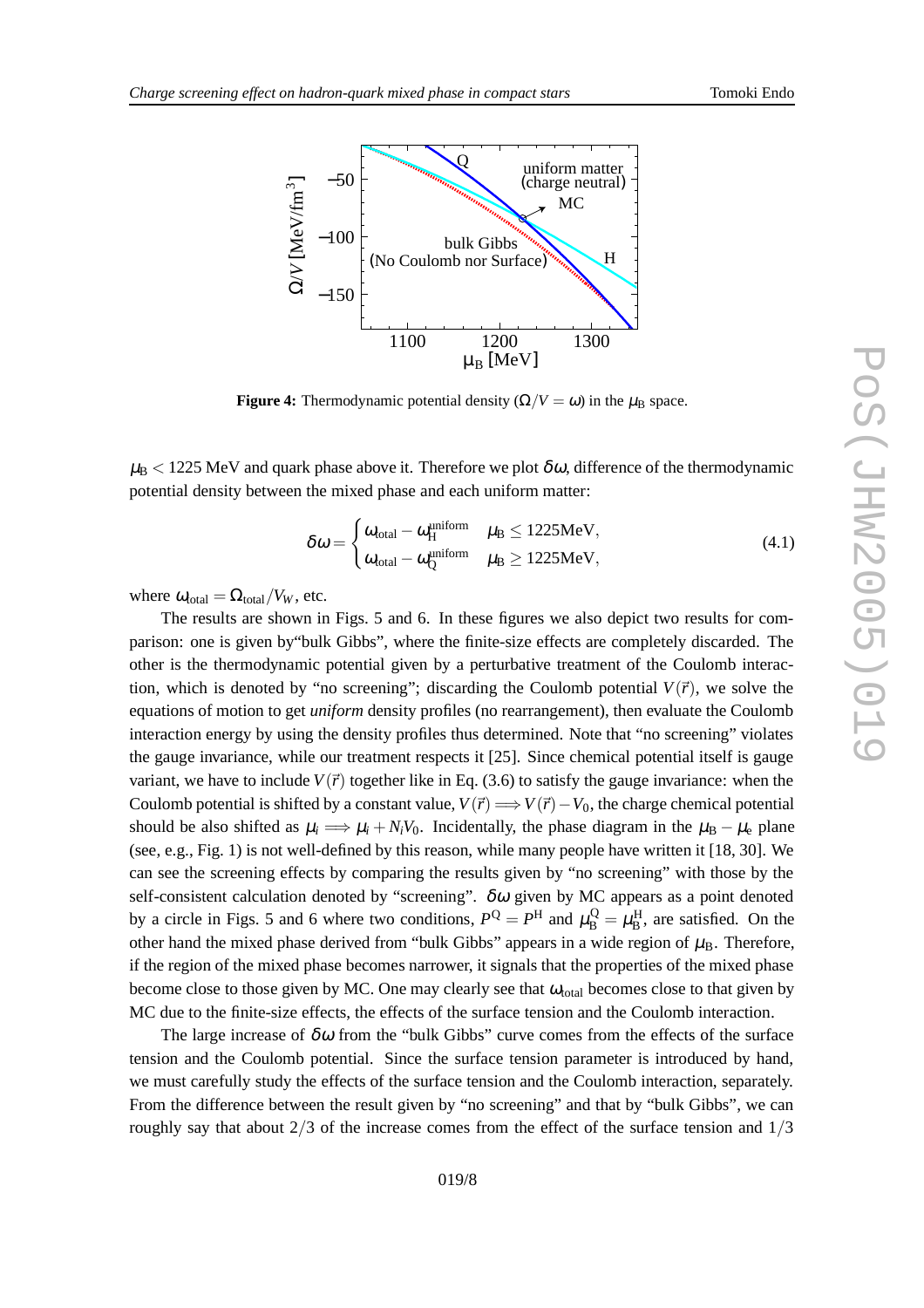

**Figur e 5:** Difference of the thermodynamic potential density as a function of baryon-number chemical potential  $\mu_{\rm B}$  for  $\sigma = 40$  MeV/fm<sup>2</sup>. If  $\delta \omega$ is negati ve, the mixed phase is a thermodynamically favorable state. MC determines one point of phase transition in uniform matter , denoted as a circle in the  $\mu_B$ - $\delta \omega$  plane.



**Figure 6:** Same as Fig. 5 for  $\sigma = 60 \text{ MeV}/\text{fm}^2$ . The negative  $\delta \omega$  region is narrower than the  $\sigma =$  $40 \text{ MeV/fm}^2$  case.

from the Coulomb interaction (see Eq. (2.4)). Comparing the result of self-consistent calculatio n with that of "no screening", we can see that the change of energy caused by the screening effect is not so large, but still the same order of magnitude as that given by the surface effect.



**Figur e 7:** Density profiles in the droplet phase given by 'no screening' for  $\mu$   $_B = 1189$  MeV and  $\sigma = 60$  MeV/fm<sup>2</sup>. They are uniform in each phase.  $R = 7.2$  fm and  $R_W = 12.8$  fm.

**Figur e 8:** Density profiles and the Coulomb potential given by the self-consistent calculation for the same parameter set as Fig. 5.  $R = 7.7$  fm and  $R_W = 18.9$  fm.

p ×100

 $\times$ 100

If the surface tension is stronger, the relative importance of the charge screening effect becomes smaller and the effect of the surface tension becomes more prominent, as is seen in Figs. 5 and 6.

Although the charge screening has not so large effects on bulk properties of the matter, we shall see that it is remarkable for the charged particles to change the properties of the mixed phase. The screening effect induces the rearrangement of the char ged particles. We can see this effect by comparing Fig. 7 with Fig. 8. The quark phase is negatively charged and the hadron phase is positi vely char ged. The negatively char ged particles in the quar k phase such as *d* , *s* , *e* and the positively charged particle in the hadron phase  $p$  are attracted toward the boundary. On the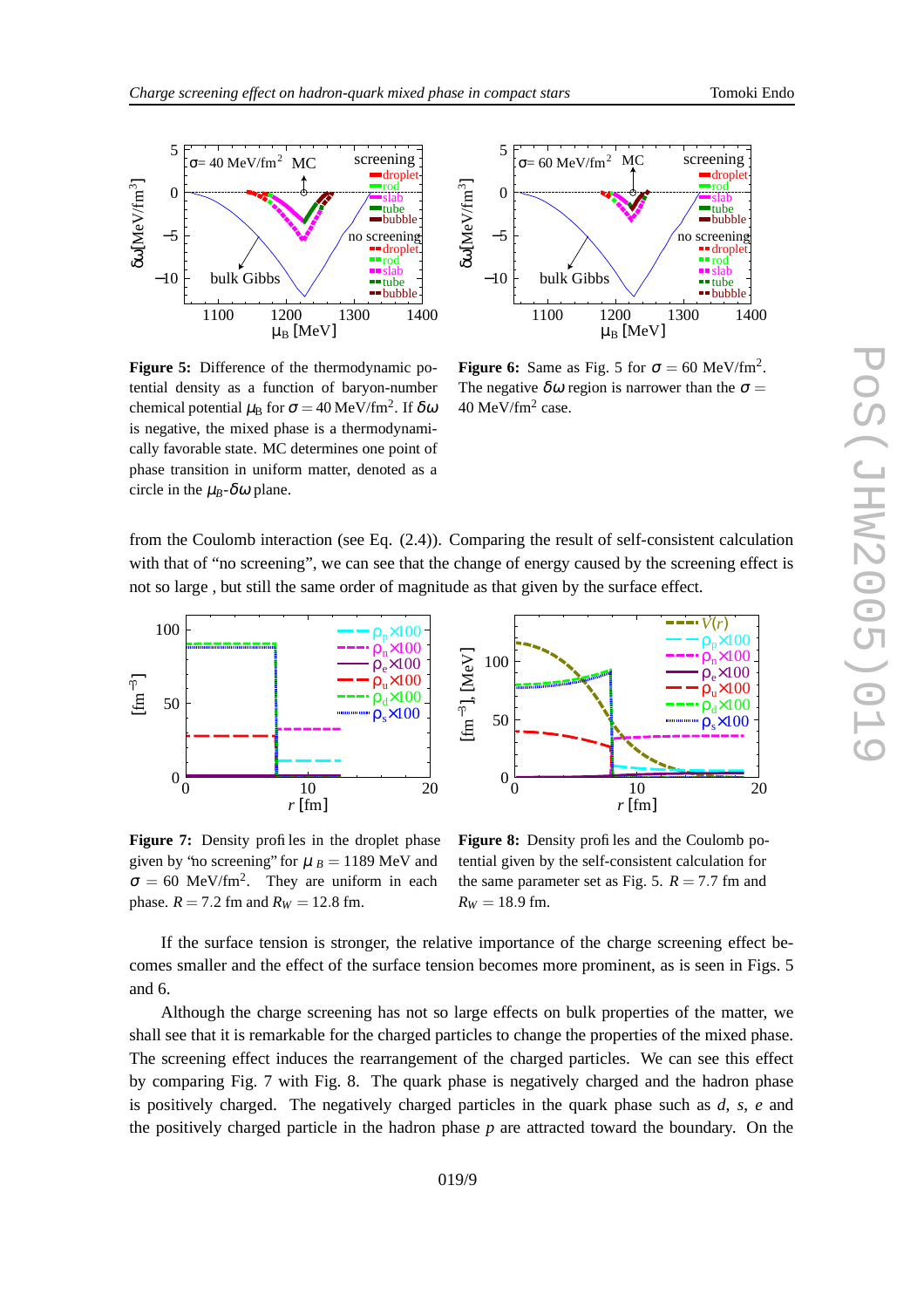contrary the positively charged particle in the quark phase u and negatively charged particle in the hadron phase *e* are repelled from the boundary. The charge screening effect also reduces the net cha rge in each phase. In Fig. 9, we show the loca l cha rge densities of the tw o case s shown in Figs. 7 and 8. The change of the number of charged particles due to the screening is as follows: In the quark phase, the numbers of d and s quarks and electrons decrease, while the number of u quark increases . In the hadron phase , on the other hand, the proton number shoul d decrease and the electron numbe r should increase. Consequently the loca l cha rge decreases in the both phases.

In Fig. 9 we can see that the core regio n of the drople t tend s to be char ge-neutral and near the boundary of the Wigner-Seitz cell is almost cha rge-neutral. In Figs. 10 and 11 we present the lump and cell radii for each density . As we hav e shown in the previous paper[25], the Coulomb energy is suppressed for larger R by the screening effect. The *R* dependence of the total thermodynamic potential comes from the contributions of the surface tension and the Coulomb interaction: the optimal radiu s giving the minimum of the thermodynamic potential is then determined by the balance between two contributions, since the former gives a decreasing function, while the latter an increasing one. If the Coulomb energy is suppressed , the minimum of the thermodynamic potential is shifte d to lar ger radius. As a result the size of the embedded phase  $(R)$  and the cell size  $(R_W)$  become large. In Ref. [25 ] the y demonstrate d that the minimum



**Figur e 9:** Local-charge densities for the "no screening" case and the case of the self-consistent with the screening effect. For "no screening", charge density of each phase is constant over the region. The absolute value of the charge density is larger than that gi ven by the self-consistent calculation in each phase. In the hadron phase, the charge density becomes almost vanished near the cell boundary  $r = R_W$ .

disappears for a large value of the surface tension parameter: the structure becomes mechanically unstable in this case.

We cannot show it directly in our framework because such unstable solutions are automatically excluded during the numerical procedure, while we can see its tendency in Figs. 10 and 11: R and *R <sup>W</sup>* get lar ger by the screening effect.

We also see the relation between the size of the geometrical structure and the Debye screening length. The Debye screening length appears in the *linearized* Poisson equation and is then given as

$$
\left(\lambda_D^q\right)^{-2} = 4\pi \sum_f Q_f \left(\frac{\partial \langle \rho_f^{\text{ch}} \rangle}{\partial \mu_f}\right), \quad \left(\lambda_D^p\right)^{-2} = 4\pi Q_p \left(\frac{\partial \langle \rho_p^{\text{ch}} \rangle}{\partial \mu_p}\right), \quad \left(\lambda_D^e\right)^{-2} = 4\pi Q_e \left(\frac{\partial \langle \rho_e^{\text{ch}} \rangle}{\partial \mu_e}\right), \quad (4.2)
$$

where  $\langle \rho_f^{ch} \rangle$  stands for the averaged density in quark phase,  $\langle \rho_p^{ch} \rangle$  is proton number averaged density in the hadron phase and  $\langle \rho_e^{ch} \rangle$  is the electron charge density averaged inside the cell. It gives a rough measur e for the screening effect: At a distance lar ger than the Debye screening length, the Coulomb interaction is effecti vely suppressed.

In Fig. 10 we show sizes of geometrical structure for "no screening" case . If we ignor e the screening effect, the size of the embedded phase is comparable or smaller than the corresponding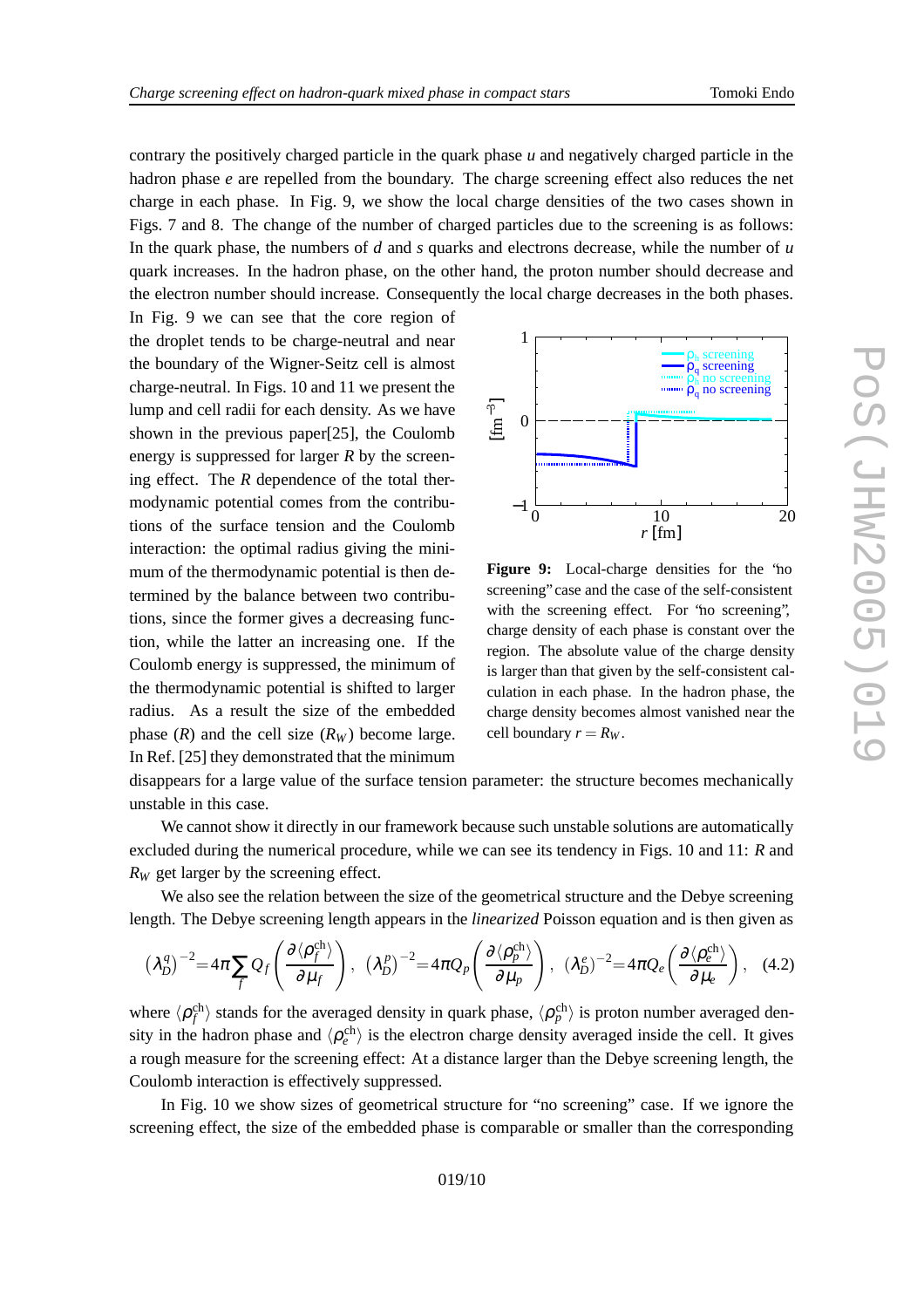



**Figure 10:** Lump and cell radii given by the 'no screening" calculation. The Debye screening length is also depicted for comparison. *R* is thicksolid line and  $R_W$  is thick-dashed line. We can see the size of the structur e becomes less than the Debye screening length.

**Figure 11:** Same as Fig. 10 given by the selfconsistent calculation with the screening effect. The size of the structur e become s lar ger than that gi ven by "no screening", and consequently exceeds the Debye screening length.



**Figure 12:** Schematic graphs of the droplet size and the Debye screening length. Right figure shows the case of the self-consistent calculatio n with the screening effect and left figure "no screening".

quark Debye screening length  $\lambda_D^q$  (Fig. 12). This may mean that the Debye screening is not so important. Actually, many authors have neglected the screening effect due to this argument[18, 20]. In Fig. 11, however, we see that the size of the embedded phase can be larger than  $\lambda_D^q$  (Fig. 12) in the self-consistent calculation. We can also see the similar situation about  $R_W$  and  $\lambda_D^e$ . This means that the screening has important effects in this mixed phase. We cannot expect such a effect without solving the Poisson equation because of the non-linearity .

We present EOS in Figs. 13 and 14. We can see that EOS of two cases become close to that gi ven by MC by including the finite size effects. Moreo ver , EOS of "screening" become s more similar to that given by MC than that of "no screening". We show the pressure results in Figs. 15 and 16, which is given by  $P = \rho_B^2 \frac{\partial (E/N_B)}{\partial \rho_B}$  or  $P = -\Omega/V$ : the former is given by using Figs. 13 and 14 and the latter by using the results of Fig. 5. The pressure becomes more similar to that given by MC by the charge screening effect, which shows a larger pressure near the beginning and weaker one nea r the termination of the phase transition .

We have used the surface tension parameter  $\sigma$  in the present study. Surface tension is a very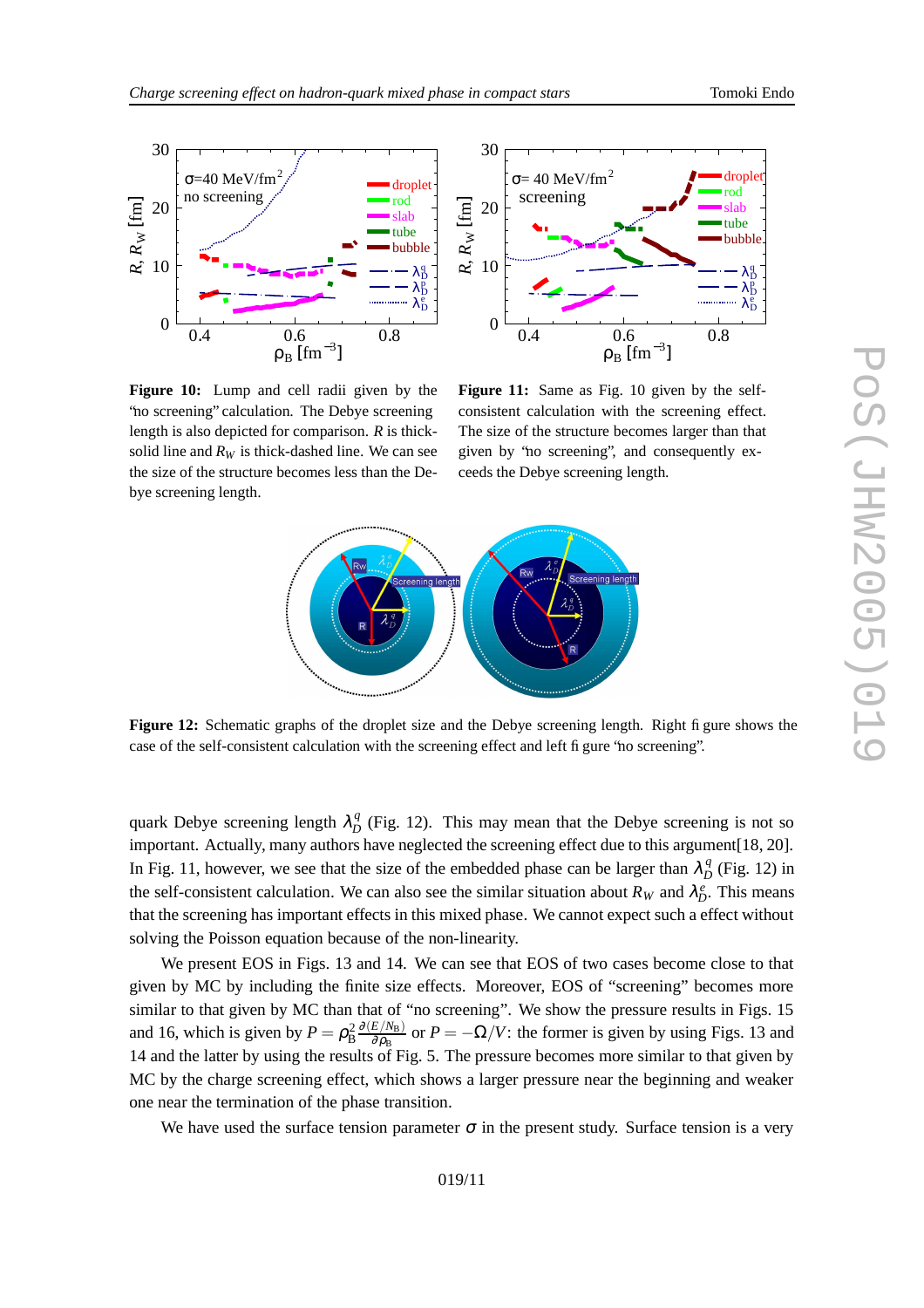



**Figure 13:** Equation of state for  $\sigma = 40 \text{ MeV}/\text{fm}^2$ without screening effect.



**Figur e 15:** Pressure as a function of baryonnumber density given by the "no screening" calculation for  $\sigma = 40$ MeV/fm<sup>2</sup>. The results given by "bulk Gibbs" and MC are also presented for comparison.



**Figur e 14:** Same as Fig. 13 for "screening".



**Figure 16:** Same as Fig. 15 given by the selfconsistent calculation with the screening effect.

difficult problem because it should be self-consistent with the two phases of matter, quark and hadron. Lattice QCD, based on the first principle, predicts that  $\sigma$  may be 10-100 MeV/fm<sup>2</sup>[31, 32]. Although this result is for high temperature case, our choice is within it. Moreover, the results given by othe r model calculation s [33 , 34 , 35 , 36 ] are similar to our value.

Let us briefly consider some implication of thes e our results for compact star phenomena. Glendenning[10] suggested many SMP appear in the core region by using "bulk Gibbs": the mixed phase should appear for several kilometers. However we can say that the region of SMP should be narrow in the  $\mu_B$  space and EOS is more similar to that of MC due to the finite-size effects. These results look to be consistent with those given by other studies. Bejger et al. [37] have examined the relation betwee n the mixed phase and glitch phenomena, and shown that the mixed phase shoul d be narrow if the glitch is generated by the mixed phase in the inner core. On the other hand the gravitational w av e ask s for density discontinuity in the core region[38].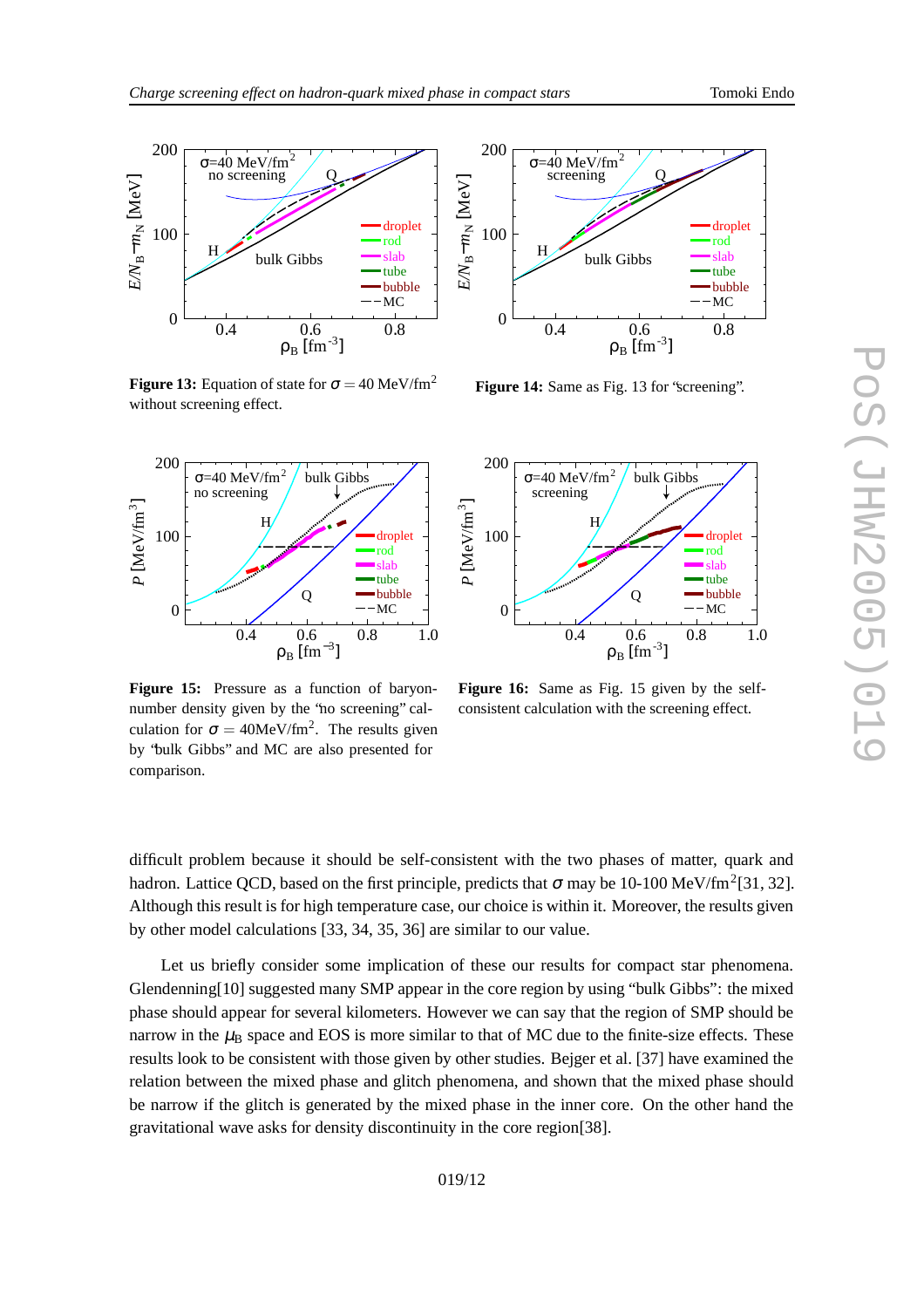#### **5. Summary and concluding remarks**

We have studied the charge screening effect in the hadron-quark mixed phase in neutron-star matter. We have elucidated the charge screening effect comparing the results of "no screening" with those of "screening" which includes non-linearity of the Poisson equation. The density profiles of the charged particles are drastically modified by the screening effect, while the thermodynamic potential is not affected so much; the charge rearrangement induced by the screening effect tends to make the net charge smaller in each phase. Consequently the system tends to be locally charge-neutral, which suggests that the Maxwell construction (MC) is effectively justified even if it is thermodynamically incorrect. In this context, it would be interesting to refer to the work by Heiselberg [39], who studied the screening effect on a quark droplet (strangelet) in the vacuum, and suggeste d the importance of the rearrangement of char ged particles.

We have seen that thermodynamic quantities such as thermodynamic potential and energy become close to those derived from MC by the screening effect, which also suggests tha t MC is effectively justified due to the screening effect. As another case of the system with two or more chemical potentials, kaon condensation has been also studied [23 ] and the result s are shown to be similar to those in the present study. Thus the importance of the screening effect should be a common feature for the first-order phase transitions in high-density matter .

We have included the surface tension at the hadron-quark interface, while its definite value is not clear at present. An uncertainty in the value of the surface tension does not allo w to conclude whether the mixed phase exists or not. There are many estimations for the surface tension at the hadron-quark interface in lattice QCD [31 , 32], in shell-model calculation s [33 , 34 , 35 ] and in model calculations based on the dual-Ginzburg Landau theory [36]. Our parameter is in that reasonable range .

We have considered some implications of our results for neutron star phenomena. The screening effect would restrict the allowed regio n of the structured mixed phase in neutron stars, in contrast with a wide region given by "bulk Gibbs"[10, 21]. It could be said that they should change the bul k property of neutron stars, especially the structure of the core region .

Compact stars have the strong magnetic field and its origin is not well understood. One possibility is that it comes from ferromagnetism of the quark matter in the core [40, 41, 42]. Therefore it should be interestin g to include the magnetic field contribution in our formalism. We hav e assumed zero temperature here. It would be much interesting to include the finite-temperature effect . Then it is possible to draw the phase diagram in the  $\mu_B$  - T plane and we can study the properties of the deconfinement phase transition ; our study may be extended to treat the mixed phase to appear during the hadronization of QGP in the nucleus-nucleus collisions and supernova explosions.

In this study we have used a simple model for quark matter to figure out the finite-size effects in SMP. However, it has been suggested that the color superconductivity would be a ground state of quark matter [18, 43, 44]. Hence we will include it in a further study. The hadron phase should be also treated more realistically; for example, we should include the hyperons or kaons in hadron matter. In the recent studies the mixed phase has been also studied [45, 46, 47] in the context of various phase s in the color superconductin g phase.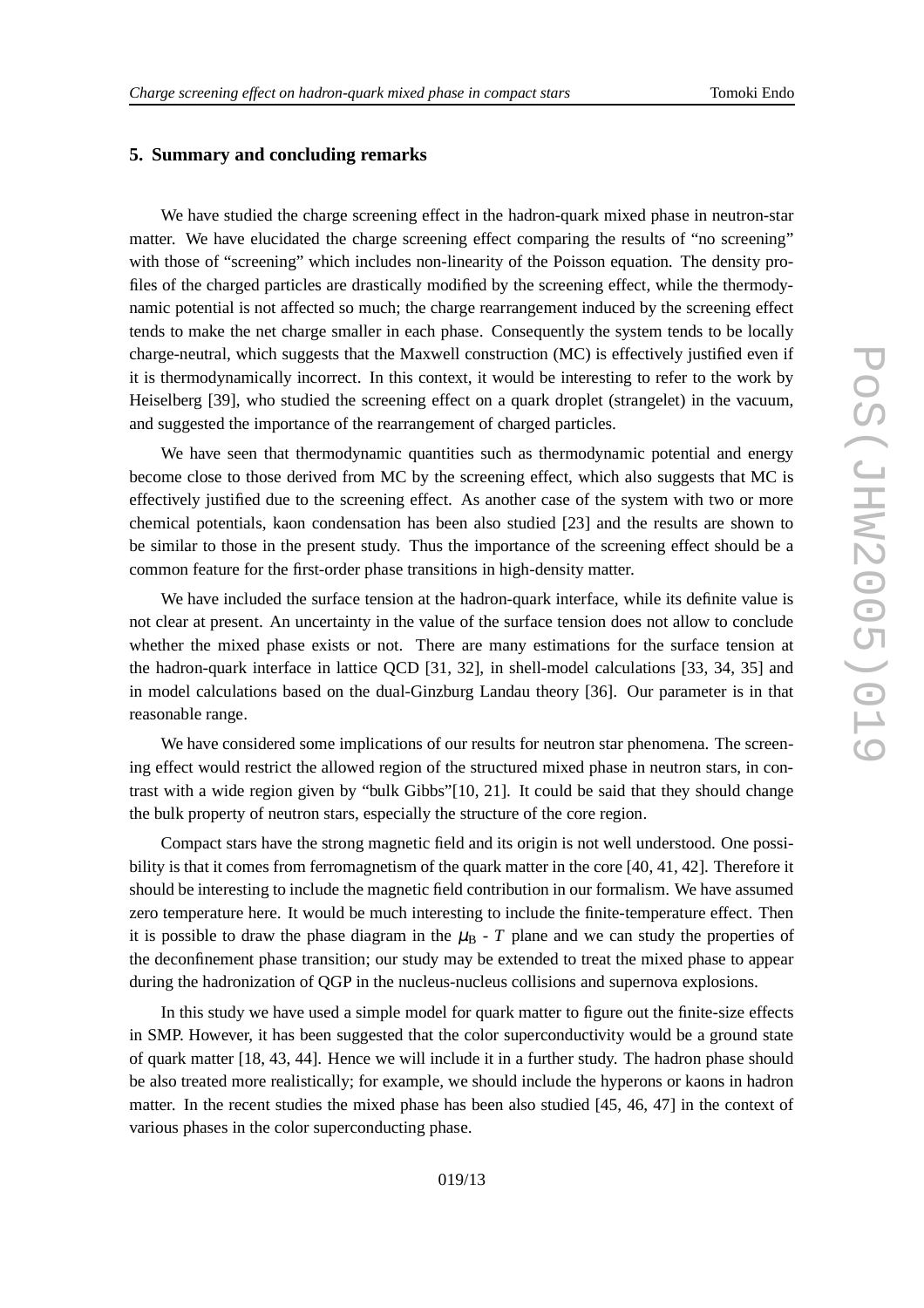# **Acknowledgements**

We wish to acknowledge Dr. T. Tanigawa for fruitful discussion. T. E. would like to acknowledge Dr. M. Alford and Dr. F. Weber for their useful comments and discussions during this conference. This work is supported by the Grant-in-Aid for the 21st Century COE "Center for the Diversity and Universality in Physics" at Kyoto University from the Ministry of Education, Culture, Sports, Scienc e and Technology (MEXT ) of Japan .

#### **Refer ences**

- [1] K. Adcox et al. (PHENIX collaboration), Phys. Re v . Lett. **88** (2002) 022301; C. Adler et al. (STAR collaboration), Phys. Re v . Lett. **90** (2003) 082302
- [2] J. Madsen, Lect. Notes Phys. **516** (1999) 162
- [3] K. S. Cheng, Z. G. Dai and T . Lu, Int. Mod. Phys. D **7** (1998) 139
- [4] For review, D. H. Rischke, Prog. Part. Nucl. Phys. **52** (2004) 197; J. Macher and J. Schaffner-Bielich, Eur . J. Phys. **26** (2005) 341 and references therein .
- [5] R. D. Pisalski and F. Wilczek, Phys. Re v . Lett. **29** (1984 ) 338
- [6] R. V. Gavai, J. Potvin and S. Sanielevici, Phys. Re v . Lett. **58** (1987) 2519
- [7] Y. A. Teraso v , Phys. Re v . C **70** (2004) 054904
- [8] S. Pratt and S. Pal, Phys. Re v . C **71** (2005) 014905
- [9] J. M. Peters and K. L. Haglin J. Phys. G: Nucl. Part. Phys.3 1 (2005) 49
- [10] N. K. Glendenning and S. Pei, Phys. Rev. C **D52** (1995) 2250
- [11] F. Weber , Prog. Part. Nucl. Phys. **54** (2005 ) 193
- [12] F. Weber , J. Phys. **G25** (1999) R195
- [13] N. K. Glendenning, Phys. Re v . D **D46** (1992) 1274 ; Phys. Rep. **342** (2001) 393.
- [14] W. Weise, and G. E. Brown, Phys. Lett. B **58** (1975) 300
- [15] A. B. Migdal, A. I. Chernoustan and I. N. Mishustin, Phys. Lett. B **83** (1979 ) 158
- [16] J. Ellis, J. Kapusta and K. A. Oli ve, Nucl. Phys. B **348** (1991) 345
- [17] A. Rosenhauer, E. F. Staubo , L. P. Csernai, T . Øver gård, and E. Østgaad, Nucl. Phys. A **540** (1992) 630
- [18] M. Alford, K. Rajagopal, S. Reddy, and F. Wilczek, Phys. Rev. D 64 (2001) 074017
- [19] T . Endo , Toshiki Maruyama, S. Chiba and T . Tatsumi, Nucl. Phys. A **749** (2005) 333 c
- [20] H. Heiselberg, C. J. Pethick and E. F. Staubo , Phys. Re v . Lett. **70** (1993) 1355
- [21] N. K. Glendenning, *Compact stars* , Springer 2000.
- [22] T . Norsen and S. Reddy , Phys. Re v . C. **63** (2001) 065804
- [23] Toshiki Maruyama, T . Tatsumi, D. N. Voskresensk y , T . Tanigaw a and S. Chiba, Nucl. Phys. A **749** (2005) 186c ; Phys. Re v C **72** (2005) 015802